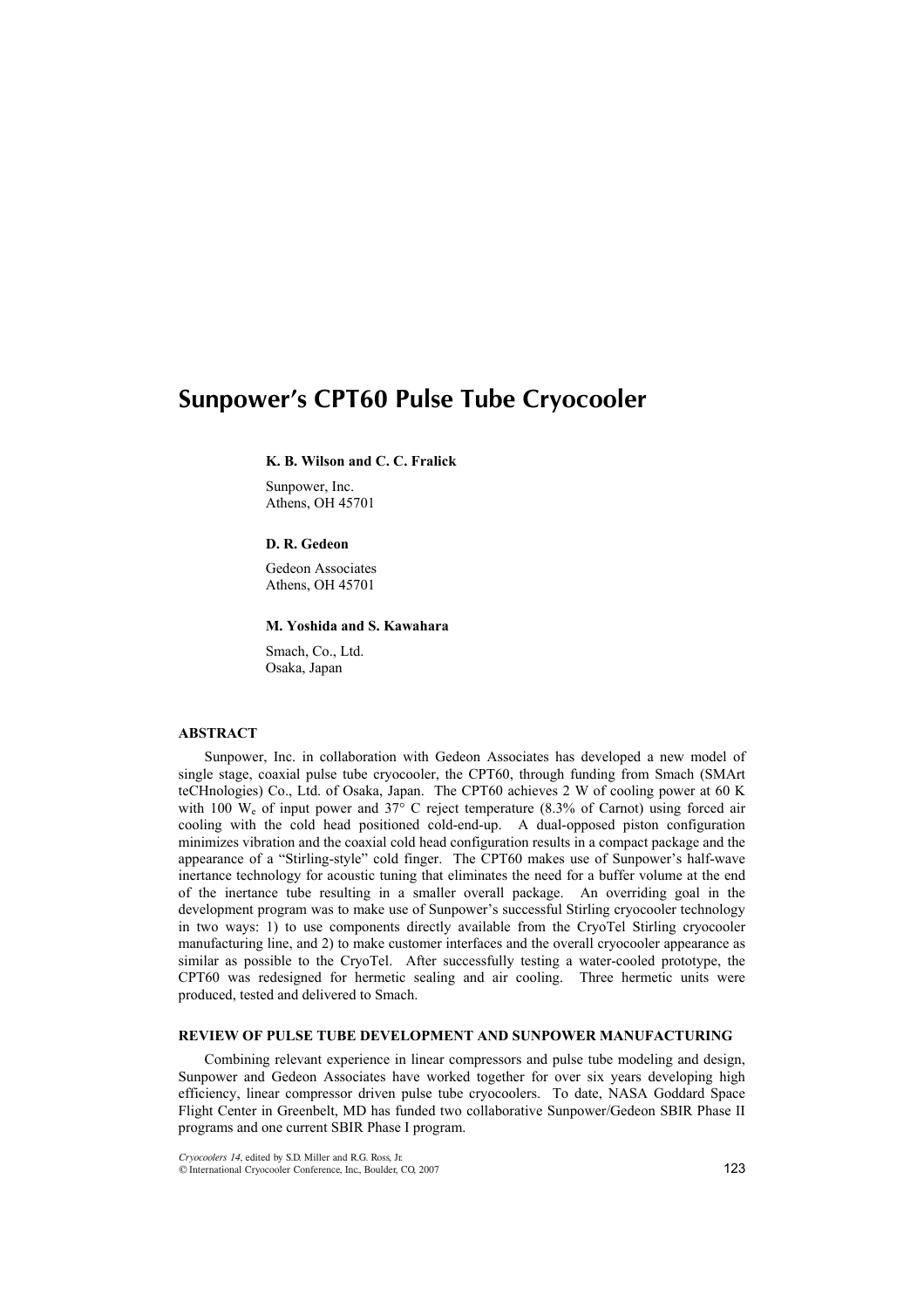The goal of the first SBIR Phase II effort was to demonstrate high efficiency in a single stage pulse tube cryocooler (PTC) driven by Sunpower's linear compressor technology.<sup>1</sup> An inline, u-tube and two stage PTC were each constructed incorporating inertance tubes functioning as acoustic tuning devices between the pulse tube and reservoir volume. The success of this program led to the commercially funded development program discussed here.

The second SBIR Phase II program focused on cooling at 6-10 K by developing a three stage PTC driven by a 30 Hz, 300  $W_e$  dual-opposed linear compressor.<sup>2</sup> This provided valuable experience in multistage pulse tube cold head design, cryopackaging and low temperature regenerator design and fabrication. The current NASA SBIR Phase I program subject is an innovative approach to achieve cooling at 4.5 K using a multistage pulse tube cold head.

Sunpower's cryocooler manufacturing unit, which started operations in 1998, shares floor space and administrative staff with Sunpower's Research and Development arm. Sunpower Manufacturing produces the CryoTel line of Stirling cryocoolers including the CT, MT, and GT models.<sup>3</sup> Sunpower Manufacturing is currently capable of producing 100 units per month and could ramp up to 400 units per month within the existing facility. Not only does Sunpower Manufacturing offer the capability for volume production of cryocoolers at low cost, it also provides valuable product development resources to Sunpower that enable prototype designs with manufacturing as the realistic end goal. An established vendor base, process development experience, cleaning and assembly techniques, and quality assurance resources are all available as input early in the design of a new product. These resources would greatly benefit this development program.

# **DEVELOPMENT GOAL**

Smach Co., Ltd. of Osaka, Japan is Sunpower's agent for sales of cryocoolers in Japan. A spin-off organization from a large electronics company, Smach also possesses expertise in the area of linear driver/control electronics directly applicable to pulse tube technology. Sunpower and Smach recognized the potential for a collaboration that would advance the state-of-the-art of Sunpower pulse tube technology, utilize Sunpower's manufacturing experience with Stirling cryocoolers, incorporate Smach's linear driver/control electronics, and capitalize on Smach's business and marketing contacts to promote the new pulse tube cryocooler system. This paper only discusses the development of the pulse tube cryocooler without covering the driver/controller electronics or current business activity.

Discussions began by assessing cryocoolers that were currently available to the Japanese market. Critical evaluation points included the existence of Sunpower Stirling cryocoolers, the state of PTC development at Sunpower, the desires of the Japanese market, and the relative merits of the two technologies to provide the best opportunity to serve the market. After careful consideration it was decided to develop a pulse tube cryocooler with the overriding goal of low cost and high performance and the following general attributes:

- Dual-opposed linear compressor for low vibration.
- Take advantage of the existing design and manufacturing benefits of the proven Sunpower CryoTel line of Stirling cryocoolers.
- Package envelope size similar to that of a CryoTel CT cryocooler.
- Make external interfaces similar to CryoTel cryocoolers.
- Thermal performance similar to the CryoTel CT and CryoTel MT cryocoolers (the MT and CT cryocoolers have different nominal operating input powers).

A coaxial cold head configuration, which resembles a Stirling-style cold head, was identified as the best option both to minimize the package envelope and to produce similar external interfaces as the CryoTel cryocoolers. Sunpower has previously constructed inline, utube, and multistage u-tube configurations, but the coaxial design presented a new opportunity for Sunpower. To achieve the goals of size, thermal performance, taking advantage of existing designs, and low vibration, the linear compressor was designed based on two opposed CryoTel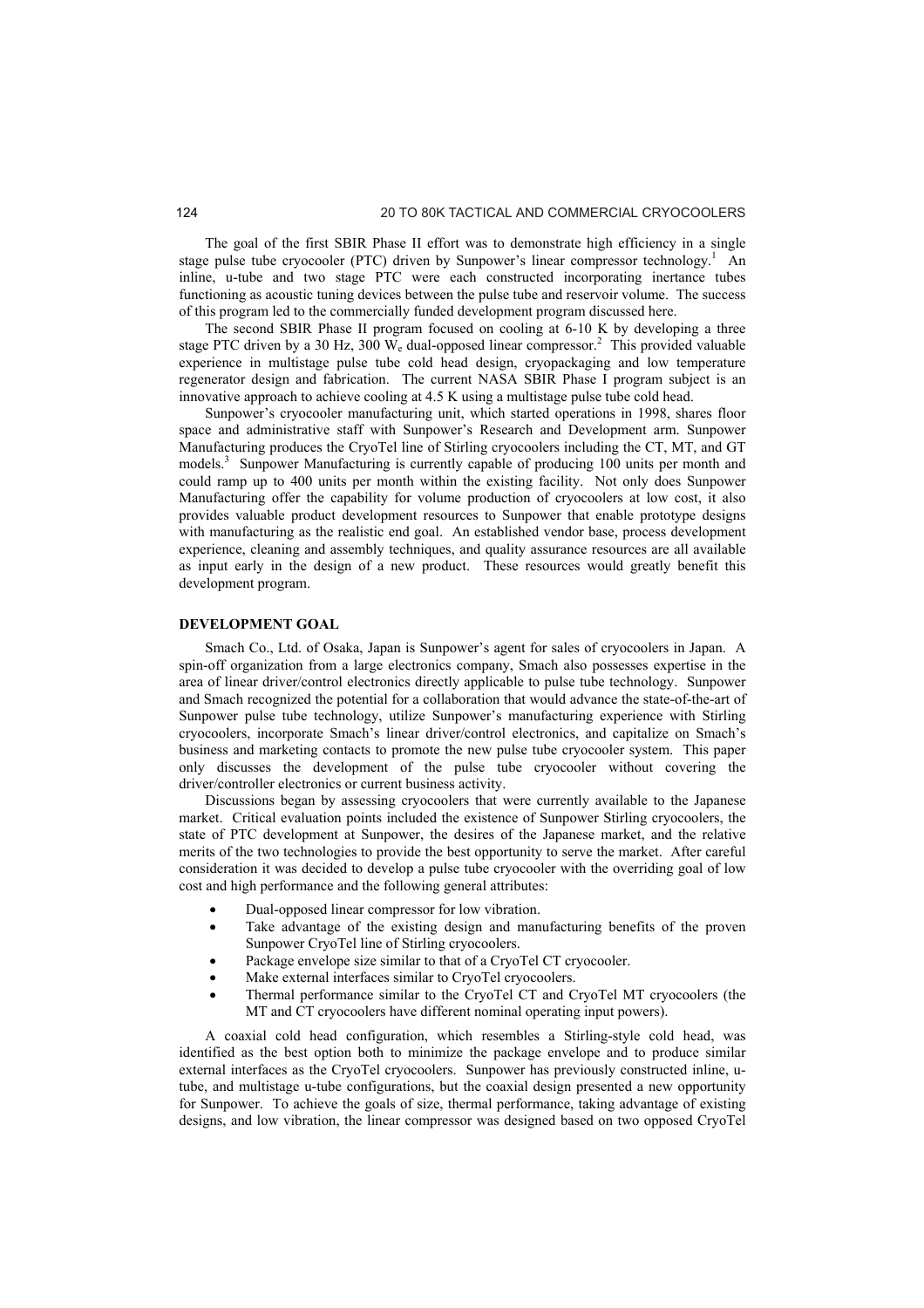MT linear alternators. Sunpower's patent-pending half-wave inertance tube technology was used to eliminate the need for a buffer volume.

Since Sunpower had not yet produced a coaxial cold head or a hermetically sealed PTC, the program was laid out to first create a proof-of-concept laboratory prototype to demonstrate thermal performance. This unit was sealed with bolted flanges and o-rings that enabled the changing of a limited number of design features in the pursuit of the performance targets. Design features that were of particular concern were eddy flow losses in the pulse tube component resulting from the turning manifold, regenerator design and construction, freeconvection losses within the pulse tube component due to cold-end-up orientation, flow distribution between the linear compressor and the annular regenerator, and the general design approach to facilitate processing and eventual hermetic sealing. After demonstrating the proofof-concept prototype, Sunpower would deliver three hermetically sealed, air-cooled units. Table 1 summarizes some of the key goals of the hermetic units. The unit was named the CPT60 based on the Coaxial Pulse Tube configuration and the target temperature of 60 K.

#### **MODELING AND DESIGN OPTIMIZATION**

While Table 1 shows the primary design target of 2 W cooling power at 60 K and 100  $W_e$ input, there was also an underlying secondary goal that the CPT60 should be capable of performing at the same nominal design point as the CryoTel CT. This target is 10 W of cooling power at 77 K with 160 We input. Input power and operating temperature are both critical parameters in the optimization of a pulse tube cryocooler. So the first task was to optimize the PTC using both primary design and off-design conditions.

Gedeon Associates performed a series of optimizations using the Sage simulation software based on various targets of input power and operating temperature. Figure 1 shows the simulated load curves of three different machines operating at both 100 W<sub>e</sub> and 160 W<sub>e</sub>, each optimized at different target temperatures. Optimization A has a target temperature of 60 K and nominal operating input power of 100  $W_e$ . Optimization B is based on a target temperature of 77 K and nominal operating input power of 160 W<sub>e</sub>. Optimization C has a target temperature of 60 K and nominal input power of 160  $W_e$ . Table 2 summarizes the most important points of the curves in Figure 1. Note that each optimization did meet the nominal performance requirements. Due to its comfortable performance margin at 60 K and 100  $W_e$  with 2.5 W of lift, moderate performance at 77 K and 160 W<sub>e</sub> with 9.5 W of lift, and the lowest no-load temperature of 40.2 K at 160 We input, Sunpower selected Optimization C as the starting point for further design.

Another important design parameter in the optimization of the CPT60 was the requirement to meet performance with the cold head positioned cold-end-up. The cryocooler literature and previous experimental testing at Sunpower have shown the pulse tube cryocoolers are subject to free convection losses within the pulse tube's empty tube, and the cold-end-up orientation is not

|                               | <b>Development Goal</b>                            |
|-------------------------------|----------------------------------------------------|
| <b>Cooling Capacity</b>       | $2 W (a) 60 K (a) 37°$ C Reject (forced air)       |
| <b>Power Consumption</b>      | $100 \text{ W}_{\text{e}}$                         |
| (% Carnot Performance)        | $8.3\%$                                            |
| <b>Power Supply Voltage</b>   | $24$ $V_{DC}$                                      |
| <b>Lowest Temperature</b>     | $<$ 40 K                                           |
| <b>Temperature Stability</b>  | $+/-$ 0.1 K                                        |
| <b>Ambient Temperature</b>    | $-40^{\circ}$ C to $+60^{\circ}$ C (survival only) |
| <b>Mass</b>                   | $4.4 \text{ kg}$                                   |
| <b>Vibration</b>              | $\leq 10 \mu m$ , amplitude                        |
| <b>Reliability (Lifetime)</b> | $> 50,000$ hrs                                     |

**Table 1.** Summary of Key Development Goals of the CPT60 Pulse Tube Cryocooler.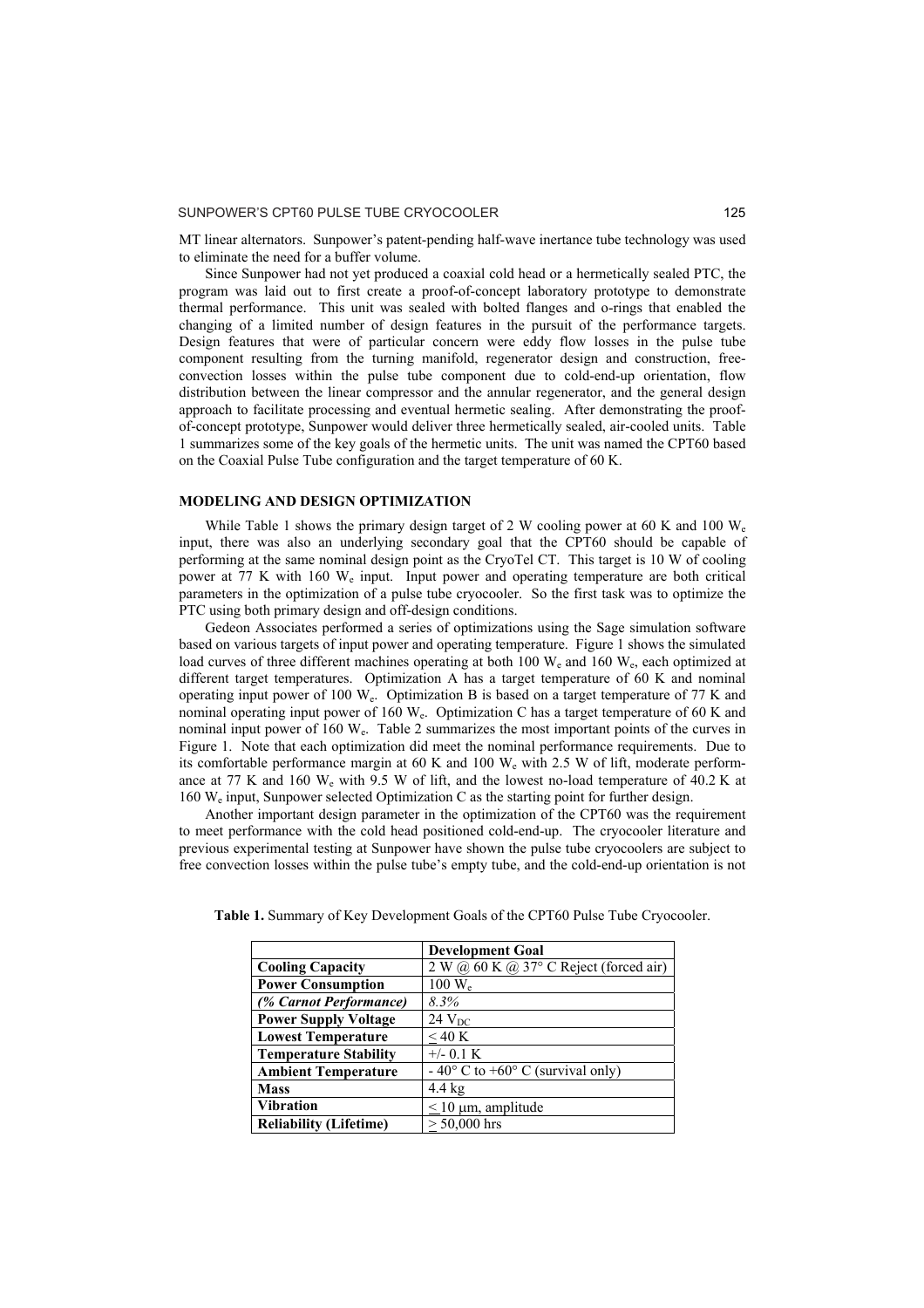

**Figure 1.** Simulated load curves of three alternate optimizations each at 100 W<sub>e</sub> and 160 W<sub>e</sub> input.

|                | Lift @ $60K$ , $100W_e$ | Lift @ 77K, $160W_e$ | No-load @ $160W_e$ |
|----------------|-------------------------|----------------------|--------------------|
| Optimization A | 2.4W                    | 3 3 W                | 41.OK              |
| Optimization B | 2.2W                    | 10.2W                |                    |
| Optimization C | 2.5W                    | 9 5W                 |                    |

**Table 2.** Summary of Important Points from Figure 1.

the optimal orientation. Sunpower and Gedeon Associates addressed this issue by applying a combination of free convection principles, previous experimental evidence at Sunpower, and the Sage "Buoyant Stabilization" design factor to the design parameters of the pulse tube component. The goal was not only to achieve the target performance in the required orientation, but further to minimize changes in performance subject to all changes in orientation.

#### **DESIGN, FABRICATION AND PROCESS DEVELOPMENT**

From the beginning of the project the intended outcome was a hermetically sealed, manufactured pulse tube cryocooler that met the performance targets. Though the first part of the program focused on proving the performance of the proposed design in prototype form, we had to continually evaluate how we would achieve this design while eventually being required to hermetically seal the unit in a low cost manufacturing environment.

The first step was to make use of all available components, subassemblies, methods and processes already established in the Sunpower manufacturing facility. Specifically in terms of components this was most feasible to accomplish in the linear compressor. The linear alternator of the CryoTel MT cryocooler was chosen as the baseline on which to build the design of the dual-opposed linear compressor. The magnets, magnet can, inner and outer lamination components were procured directly from the manufacturing line. The alternator coil had to be re-designed for a different voltage than that of the MT. The piston-cylinder running pair was redesigned to account for the workspace dynamics and also to enable the integration of the gas bearing system on the stationary cylinder assembly rather than on the moving piston assembly as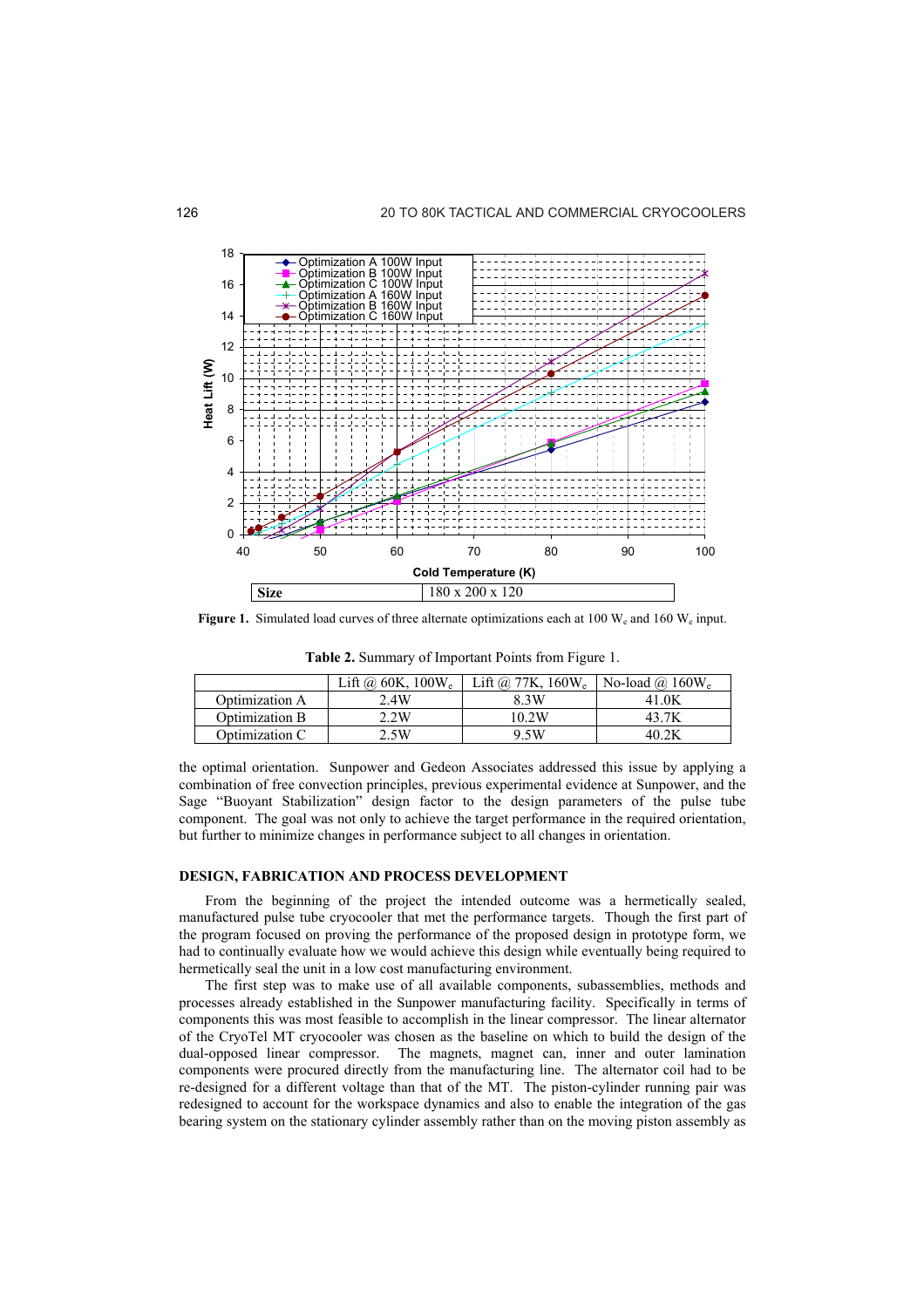is done on the Stirling cryocoolers. The flex rod, a component that couples the piston to the piston spring and is a key to Sunpower's patented compliance technology, and the piston spring itself were also taken directly from manufacturing. The structural transition assembly was modified to accommodate the dual-opposed design. The welding techniques, other methods of joining, and the general assembly of the linear compressor, including the electrical feedthrough design and incorporation into the pressure vessel, were applied directly from Stirling manufacturing experience.

The cold head and inertance assemblies combined previous SBIR designs and newly developed Sunpower technology. Using IR&D funds. Sunpower and Gedeon Associates Using IR&D funds, Sunpower and Gedeon Associates developed the half-wave inertance tube. This innovative approach eliminates the need for a buffer volume at the end of the inertance assembly by replacing the buffer volume with an extension of the inertance tube supporting a quarter-wavelength standing wave to produce the same acoustical boundary condition as the buffer volume. This design reduces the inertance assembly mass, size and manufacturing cost. To achieve the desired package envelope the inertance tube was designed to be wrapped around the linear compressor. Both the heat acceptor and heat rejector make use of copper screen heat exchangers diffusion bonded to copper housings. The annular configuration of the regenerator as well as the form of the individual stainless steel regenerator components were borrowed from recent Sunpower Stirling engine advances. Substantial effort was invested in the processing steps between diffusion bonding, brazing, and welding of components to sequentially build, test, and seal the cold head assembly. The diffusion bonding and brazing were outsourced to vendors while all welding was performed on-site using equipment from Sunpower Manufacturing. The linear compressor, cold head and inertance assemblies underwent vacuum bakeout at the component and subassembly level prior to joining.

The cooling fin assembly consisted of nickel plated copper fins that were soldered onto a copper ring. Once testing of the PTC with water cooling was completed, this cooling fin assembly was then placed on the main heat rejector through a shrink fit process to allow air cooling. This approach was again based on Sunpower's Stirling cryocooler fabrication method.

After the cooling fin assembly was installed the PTC was placed in a shroud/housing that contained the cooling fan and a Sunpower electronic driver/temperature controller. While the overall plan was for Smach to supply the driver/controller in the finished product, these production prototypes were supplied to Smach with modified Sunpower controllers.

Figure 2 shows the finished CPT60 assembly and Figure 3 shows the CPT60 air cooled package as delivered to Smach.

#### **EXPERIMENTAL THERMAL PERFORMANCE**

For all testing with the exception of the final pre-ship test, a variable frequency power supply was used to drive the PTC. This allowed us to sweep a small range of frequency to search for the best cooling performance around the nominal design frequency of 70 Hz. Prior to installation of cooling fins near the end of testing, a water jacket was used for heat rejection. Dynamic pressure transducers, FLDT's (Fast Linear Displacement Transducers) and phase meters were used for troubleshooting and guiding performance adjustments as permitted based on the stage of development of the assembly. Thermocouples measured all temperatures other than the cold temperature, which used a silicon diode. A resistive heating load was used to supply heat to the cold head, and power, voltage and current were measured for both the PTC input and heating load. A Data Acquisition System was used to monitor performance and also to capture test data.

The proof-of-concept prototype met the nominal target performance in its first iteration. The only shortcoming of the design was that the linear compressor would not operate up to 160  $W_e$  input. Due to piston centering issues the piston would experience collisions around 155 W<sub>e</sub>. Considering the success at the nominal operating point  $(100 \text{ W}_e)$  and the delay in schedule that would result from addressing the situation it was decided to set 145  $W_e$  as the upper operating limit to prevent collisions. The solution to this problem has been identified for future development.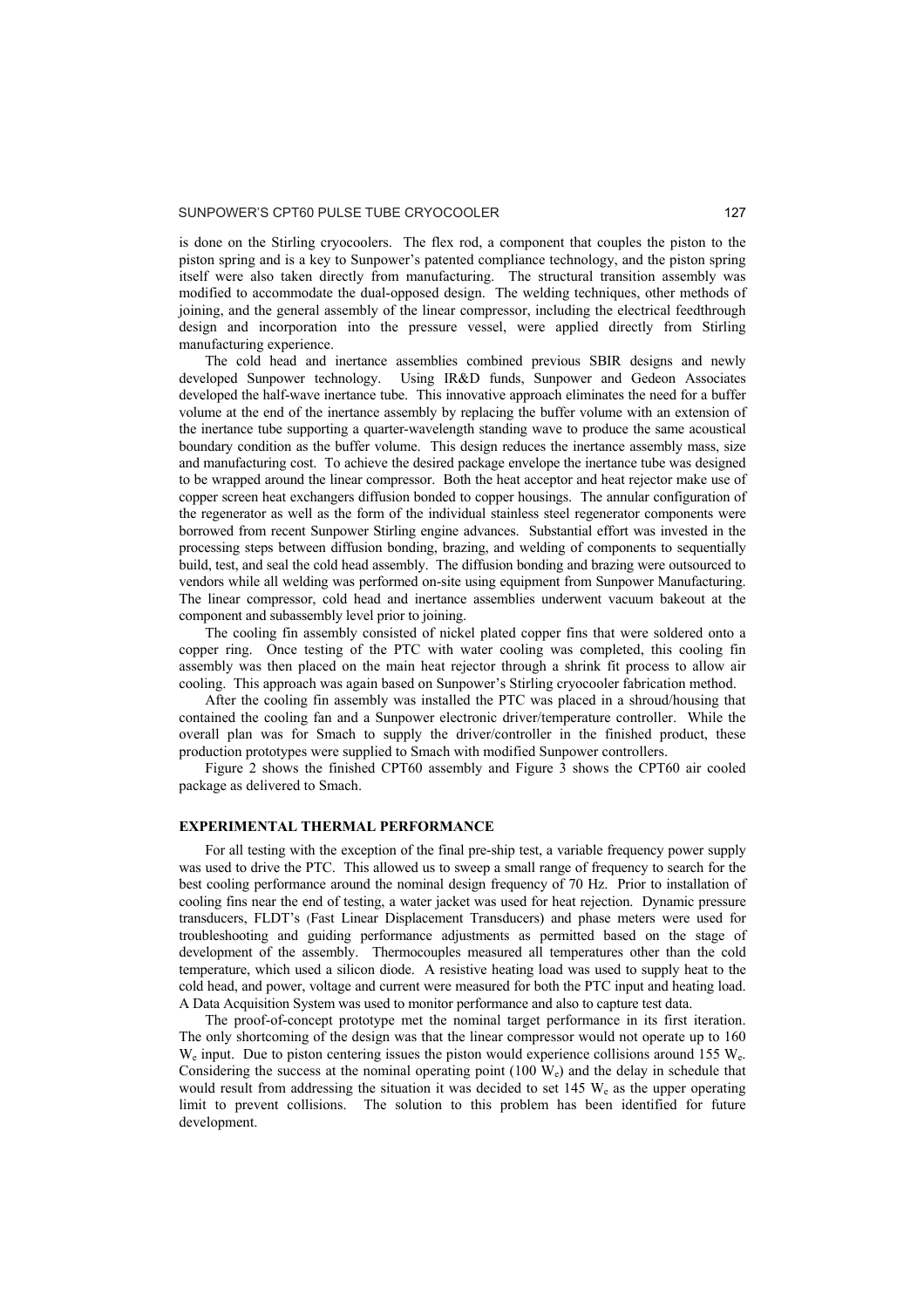

Figure 2. CPT60 production prototype hermetic assembly.



Figure 3. CPT60 package with forced air cooling and Sunpower driver/temperature controller.

The approach to testing for each unit was to produce a "pre-hermetic" linear compressor subassembly, cold head subassembly and inertance tube subassembly with only the interfaces between these entities remaining open. This allowed testing of these subassemblies with qualified laboratory subassemblies of the other entities to qualify the production subassemblies prior to hermetic joining. For example, a production cold head was tested with the laboratory prototype linear compressor and laboratory prototype inertance tube, both of which had their performance previously qualified with the laboratory prototype cold head. The production linear compressor was tested with the laboratory cold head and inertance tube, and so on. Additionally there was a qualification test for the stand-alone production linear compressor driving against an adiabatic volume of gas to check its performance. This allowed us to qualify a production linear compressor without the need for the rest of the cryocooler system.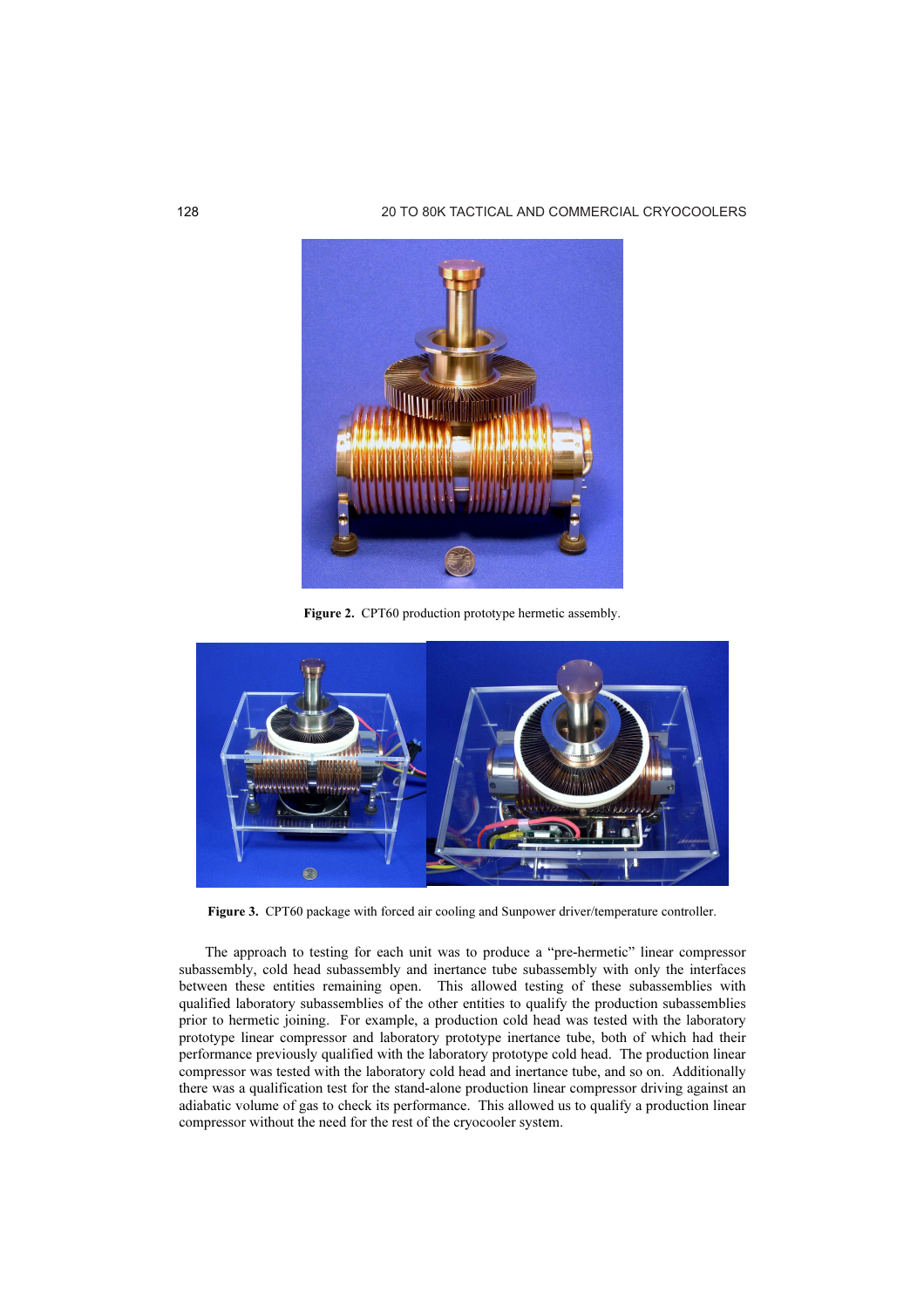Once the subassemblies were qualified they were joined to form the hermetic unit, with only the charge tube and one end of the inertance tube remaining open. Prior to final sealing a vacuum bakeout was performed on the entire assembly with the vacuum connected to the charge tube and the open end of the inertance tube. After completely hermetically sealing the PTC a performance test was conducted using water cooling. Then the cooling fin assembly was installed, and the PTC underwent a final qualification performance test. A DC fan was used for the cooling with the input voltage fixed, thus the reject temperature was able to vary based on ambient temperature and PTC input power.

The next few figures present various experimental data on the hermetic PTC units. Figure 4 shows a comparison of the thermal performance of the three units that were delivered. Important lessons were learned after CPT60-A1 and these lessons were applied to the next two units. The impact of these lessons is shown by the increase in performance compared to the first unit. Note for CPT60-A1 that the drop in performance between 60 K and 40 K is believed to be an error in the data, not real behavior. Figure 5 compares the thermal performance of CPT60-A2 with the laboratory prototype unit. This slight difference in performance from prototype to hermetic unit was consistent in each PTC delivered. Finally, Figure 6 shows thermal performance of the laboratory prototype at various orientations to test the sensitivity to gravity. The results show that indeed the performance is insensitive to orientation, as designed, with only a 10% difference in performance between cold-end-up and cold-end-down at the design point.

#### **VIBRATION**

The dual-opposed linear compressor configuration was chosen for its inherently low level of vibration. Throughout the construction of the linear compressor, the balancing of the two sides was checked frequently to minimize vibration by using an accelerometer. The effort was a challenge because of the low mass of the PTC and any difference in the mass of the two piston assemblies or change in stiffness of the structure, distortion from welding for example, had the potential to change the balancing of the system. The residual vibration of the hermetically sealed compressor in isolation was typically on the order of 2 microns amplitude at 100  $W_e$  input.



**Figure 4.** Comparison of the thermal performance of the three delivered hermetic PTC units.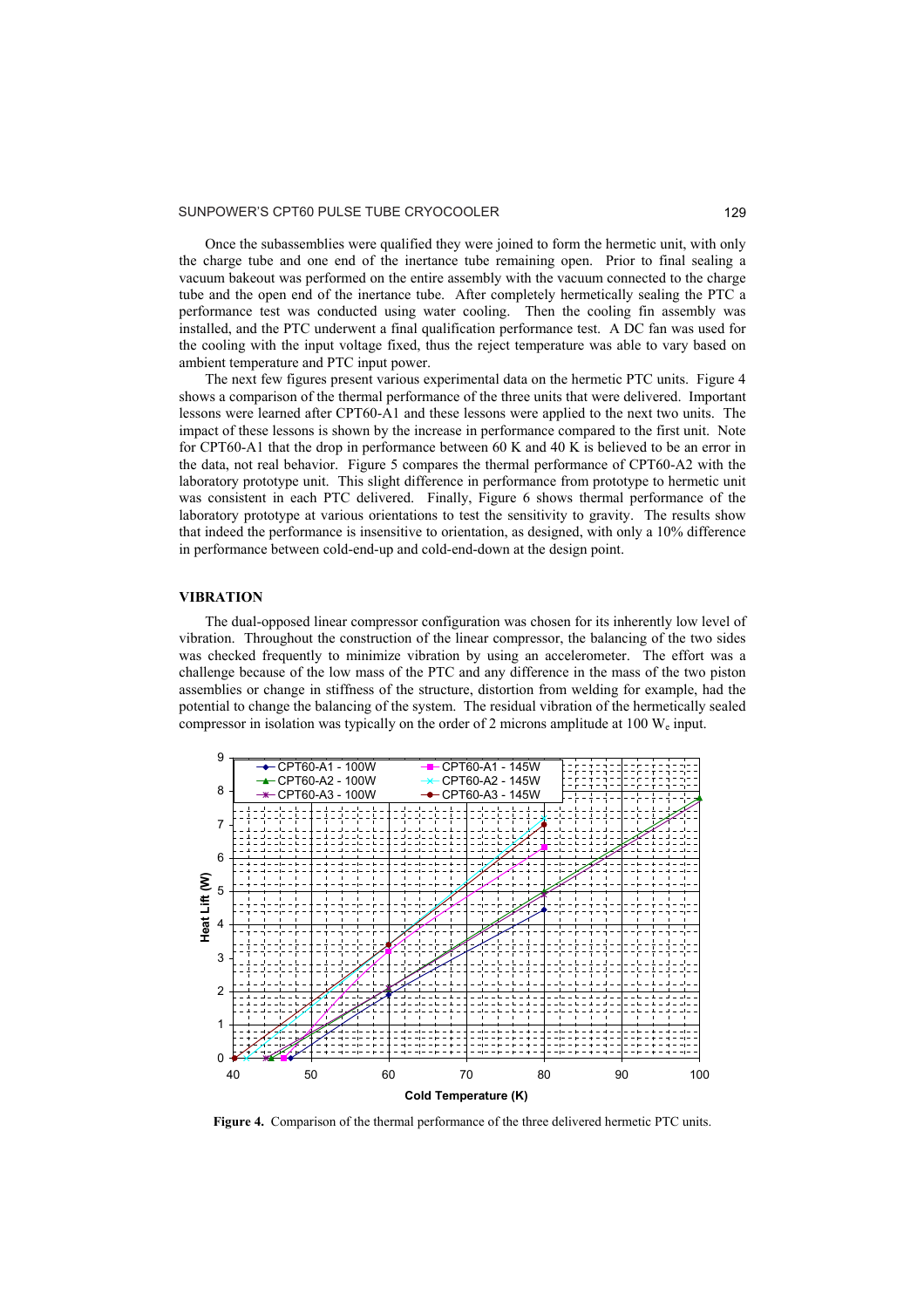

**Figure 5.** Comparison of the thermal performance of CPT60-A2 with the laboratory prototype unit.



**Figure 6.** Thermal performance as a function of orientation for the laboratory prototype unit.

Unexpectedly, we found that a significant source of the vibration of the PTC assembly was due to the motion of the helium gas within the inertance tube. Our solution for this problem was to wind the inertance tube in an innovative fashion. By winding the inertance tube around one half of the compressor in one direction and then winding in the opposite direction around the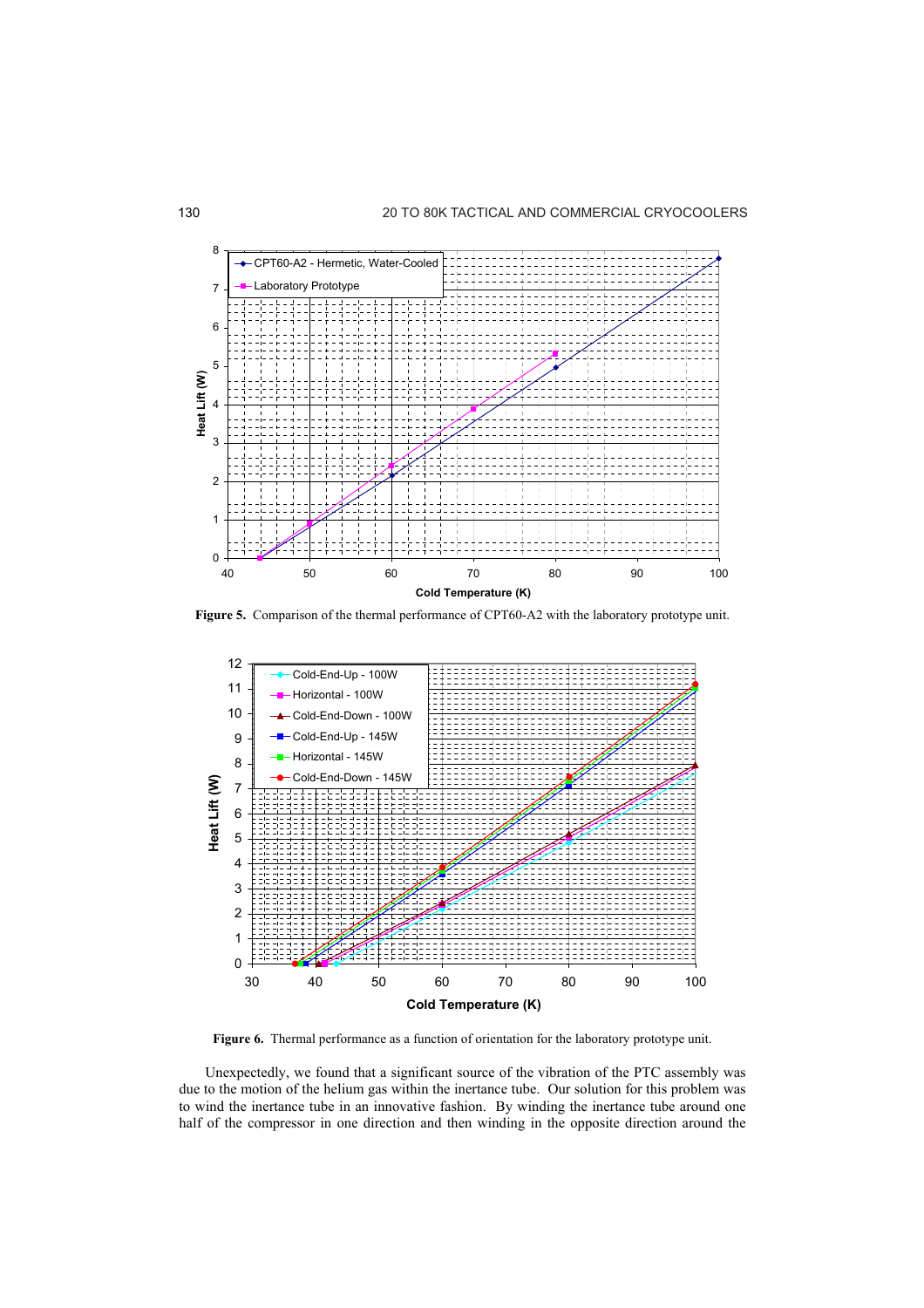other half, the forces from the oscillation of the gas in the inertance tube cancel each other, reducing vibration. Just as the forces of the moving components within the compressor cancel in an opposed configuration, this tube winding technique was intended to accomplish the same function.

To further reduce vibration the inertance tube coil was isolated from direct contact with the PTC structure by the use of a winding sleeve, or bobbin, placed upon soft foam rubber pads between the bobbin and the compressor pressure vessel wall. Additionally, the coil on each side of the compressor was clamped together to eliminate the axial spring motion of the wound coil. Finally, isolation pads were placed on the base of the PTC mounting plates. Many of these features can be seen in Figures 2 and 3.

This combined approach of tube winding and vibration isolation needed several iterations to achieve the vibration goal. Table 3 shows the results of vibration testing specifically for CPT60- A3, which met the development goal. CPT60-A2 had very similar vibration levels. CPT60-A1 had higher vibration levels and did not meet all the goals.

#### **CONCLUSIONS**

Sunpower, Inc. and Gedeon Associates have successfully completed the development of a coaxial pulse tube cryocooler under funding from Smach, Co., Ltd. The design incorporates a dual-opposed linear compressor, coaxial cold head configuration and proprietary half-wave inertance tube technology. Table 4 shows the accomplishments of the program versus the development goals. The data in Table 4 is from unit CPT60-A2 but is also representative of CPT60-A3. The first unit, CPT60-A1 did not quite meet the goals as well as these later units, but served as a valuable learning tool leading to the eventual success. We are very pleased with the results of this development program. Sunpower now has the first generation of hermetically sealed production pulse tube cryocoolers from which we can build and improve upon.

|                   | <b>Axial</b> (along | <b>Vertical</b> (along |                   |
|-------------------|---------------------|------------------------|-------------------|
| <b>Direction</b>  | compressor)         | cold head)             | <b>Transverse</b> |
| On Compressor End | $+/-$ 3.0 microns   | $+/-$ 3.4 microns      | $+/- 1.5$ microns |
| On Cold Tip       | $+/- 6.5$ microns   | $+/-$ 0.4 microns      | $+/- 4.4$ microns |
| On Vacuum Flange  | $+/-$ 3.8 microns   | $+/-$ 0.8 microns      | $+/- 2.3$ microns |

**Table 3.** Results of Vibration Testing for CPT60-A3.

|  |  | Table 4. Comparison of Key Development Goals and Actual Results. |
|--|--|------------------------------------------------------------------|
|  |  |                                                                  |

|                               | <b>Development Goal</b>            | <b>Actual Results (CPT60-A2)</b>                |
|-------------------------------|------------------------------------|-------------------------------------------------|
| <b>Cooling Capacity</b>       | 2 W @ 60 K @ 37° C                 | 2.1 W @ $60.0$ K @ 33.7° C                      |
|                               | Reject (forced air)                | Reject (forced air)                             |
| <b>Power Consumption</b>      | $100 \text{ W}_{\text{e}}$         | 100.2 $W_e$                                     |
| (% Carnot Performance)        | 8.3%                               | 8.7%                                            |
| <b>Power Supply Voltage</b>   | 24 V <sub>DC</sub>                 | 24 $V_{DC}$                                     |
| <b>Lowest Temperature</b>     | $<$ 40 K                           | 41.7 K $\left(\omega\right)$ 145 W <sub>e</sub> |
| <b>Temperature Stability</b>  | $+/-$ 0.1 K                        | Not required (Smach provides)                   |
| <b>Ambient Temperature</b>    | $-40^{\circ}$ C to $+60^{\circ}$ C | Not tested                                      |
|                               | (survival only)                    |                                                 |
| <b>Mass</b>                   | $4.4 \text{ kg}$                   | 4.6 kg $(PTC \text{ only})$                     |
|                               |                                    | 5.0 kg (as shown in Figure 2)                   |
| <b>Vibration</b>              | $\leq$ 10 µm, amplitude            | $+/- 6.5$ microns max (axial)                   |
| <b>Reliability (Lifetime)</b> | $> 50,000$ hrs                     | Not proven                                      |
| <b>Size</b>                   | 180 x 200 x 120 mm                 | 204 x 210 x 121 mm                              |